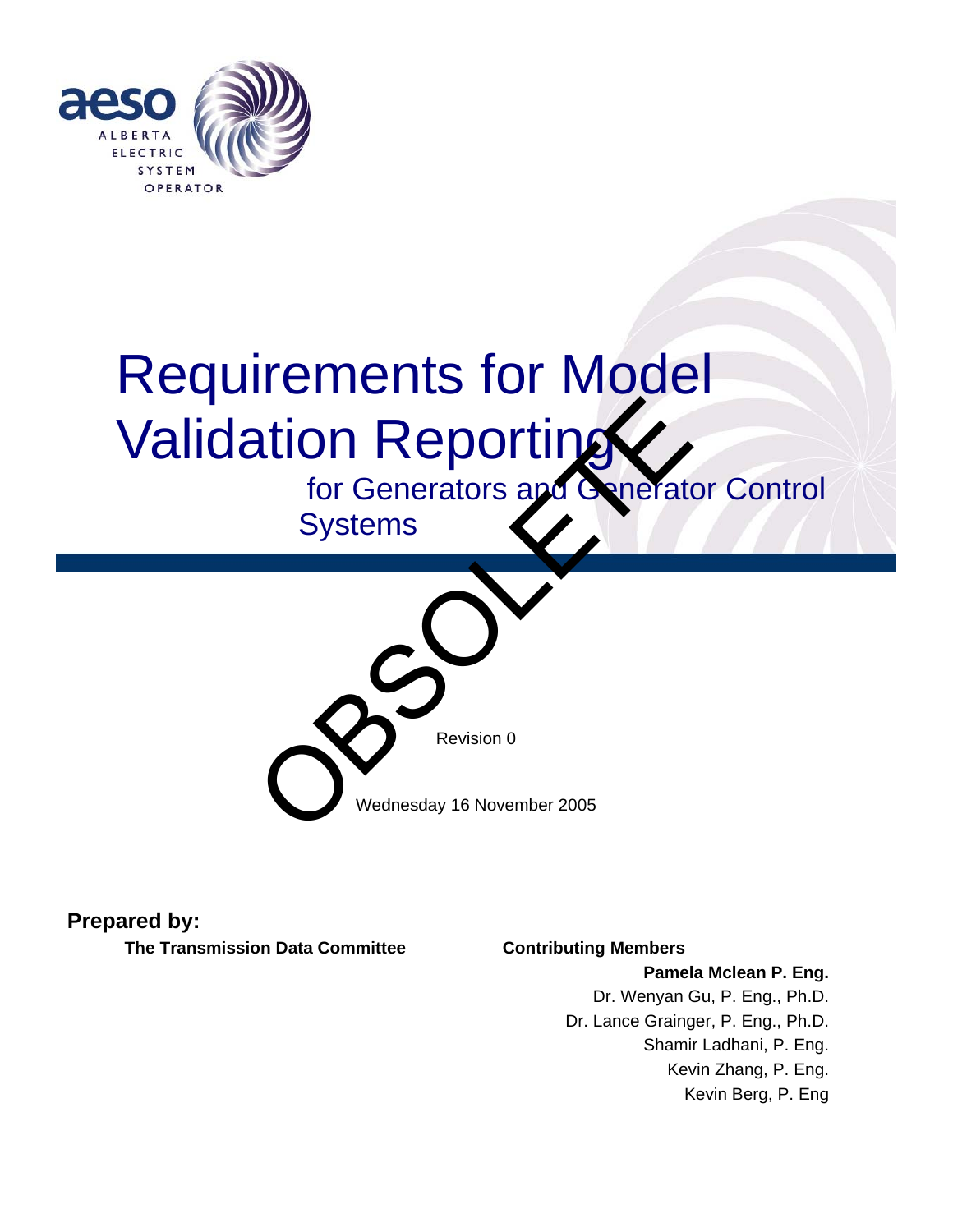**Table of Contents** 

| 1.0 |                                               |  |  |
|-----|-----------------------------------------------|--|--|
| 2.0 |                                               |  |  |
| 2.1 |                                               |  |  |
| 2.2 |                                               |  |  |
| 2.3 |                                               |  |  |
| 2.4 |                                               |  |  |
| 2.5 | <b>PSS validation reporting</b><br>2.5.1<br>7 |  |  |
| 2.6 | . 7                                           |  |  |
| 2.7 | Manufacturer's nameplates and data sheets     |  |  |
| 2.8 | Raw data for test and simulated traces<br>. 8 |  |  |
| 3.0 | RETEST REPORT REQUIREMENT<br>8                |  |  |
| 3.1 | Invariant previously-submitted data           |  |  |
|     |                                               |  |  |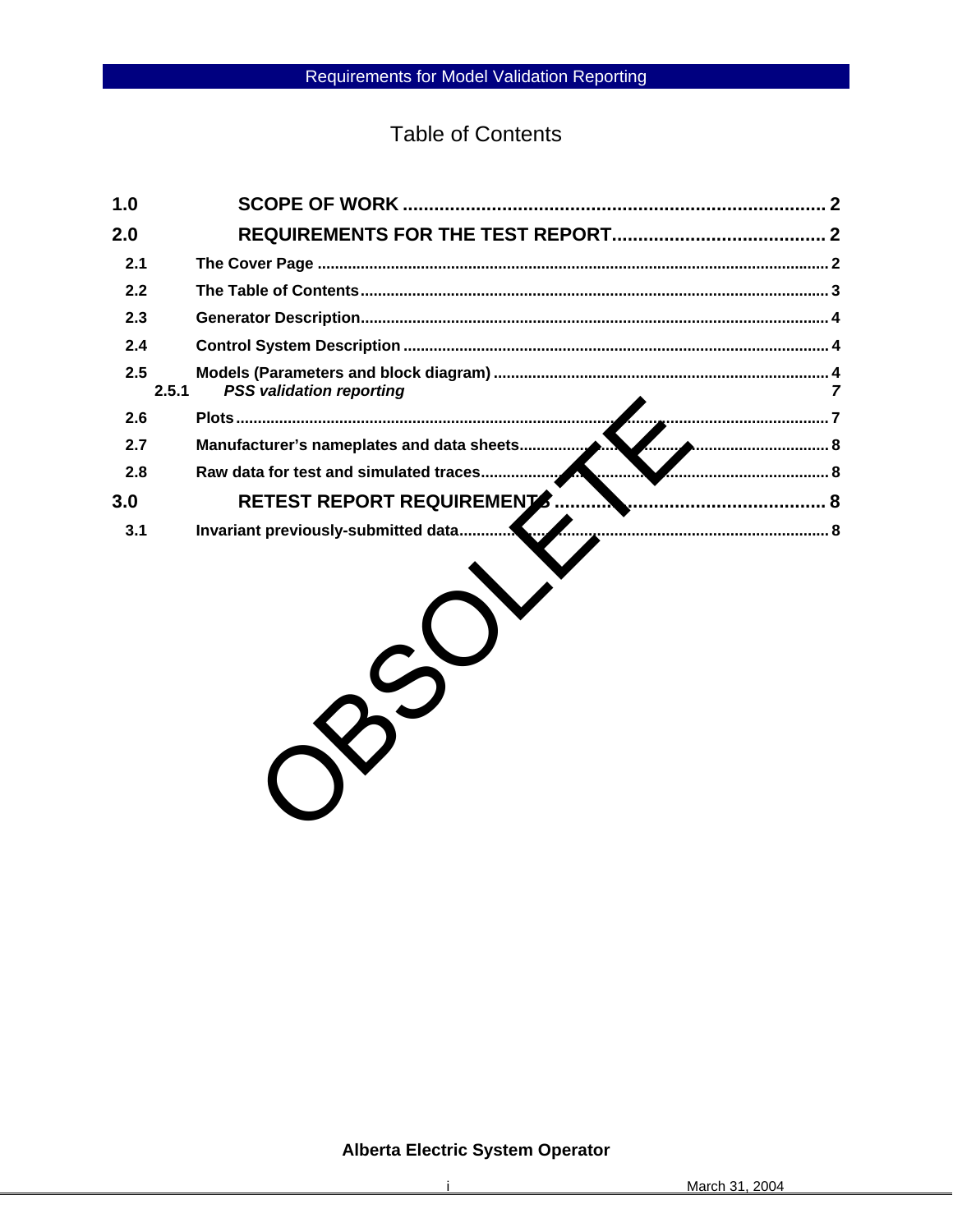## <span id="page-2-0"></span>**1.0 Scope of work**

This document defines the format of a Generator and Generator Controls Model Validation Report and also defines which data must be presented therein. These requirements are applicable to two versions of the Machine Model Validation Report:

- 1) An initial test report, required from every generator upon energization, and
- 2) Regular re-test reports, required every five years.

## <span id="page-2-1"></span>**2.0 Requirements for the test report**

Test reports shall be submitted electronically in Adobe Portable Document Format (PDF) format. Every test report must comprise:

- 1) A cover page
- 2) A Table of Contents
- 3) Generator description, and parameters for modelling the generator
- 4) Control-System Description and parameters for every control system operating on the generator: governor, compensator, excitation, and power system stabilizer (PSS), and any other related control systems such as limiters.
- 5) A valid model of each control system complete with parameters and block diagram as follows:
	- a) The model of the control-system as provided by the manufacturer
	- b) A valid PSS/E model
	- c) A valid PSLF model
- 6) Plots showing the actual ests performed on the control systems, overlaid with the simulated performance of the submitted models
- 7) Appendices containing manufacturer's nameplates and data sheets for the generator, prime-mover, and control systems.
- 8) An accompanying data-fill containing all numerical test data and model simulation ata achine-readable tabular form (such as a commaseparated-variable text file), with appropriate column headings. Contents and parameters for modelling the distantion and parameters for modelling the distantion of the generator: governor, compensator with ion, and po<br>abilizer (PSS), and any other related ontrol systems such valid mode

Details recarding act of these requirements follow.

## **2.1** The Cover

Each test report must have a Cover page displaying the following

- 1) A unique identifier for the unit being tested, that is the "element code". This is the name by which the unit is referenced on diagrams and in AESO databases, for example, "Horseshoe 1". This name will have been established during the initial data-submission process for new interconnections.
- 2) The name, stamp and signature of the Professional Engineer licensed to practice engineering in the Province of Alberta, who takes the engineering responsibility for the Model Validation Report.
- 3) The date on which the tests were performed.
- 4) The report date.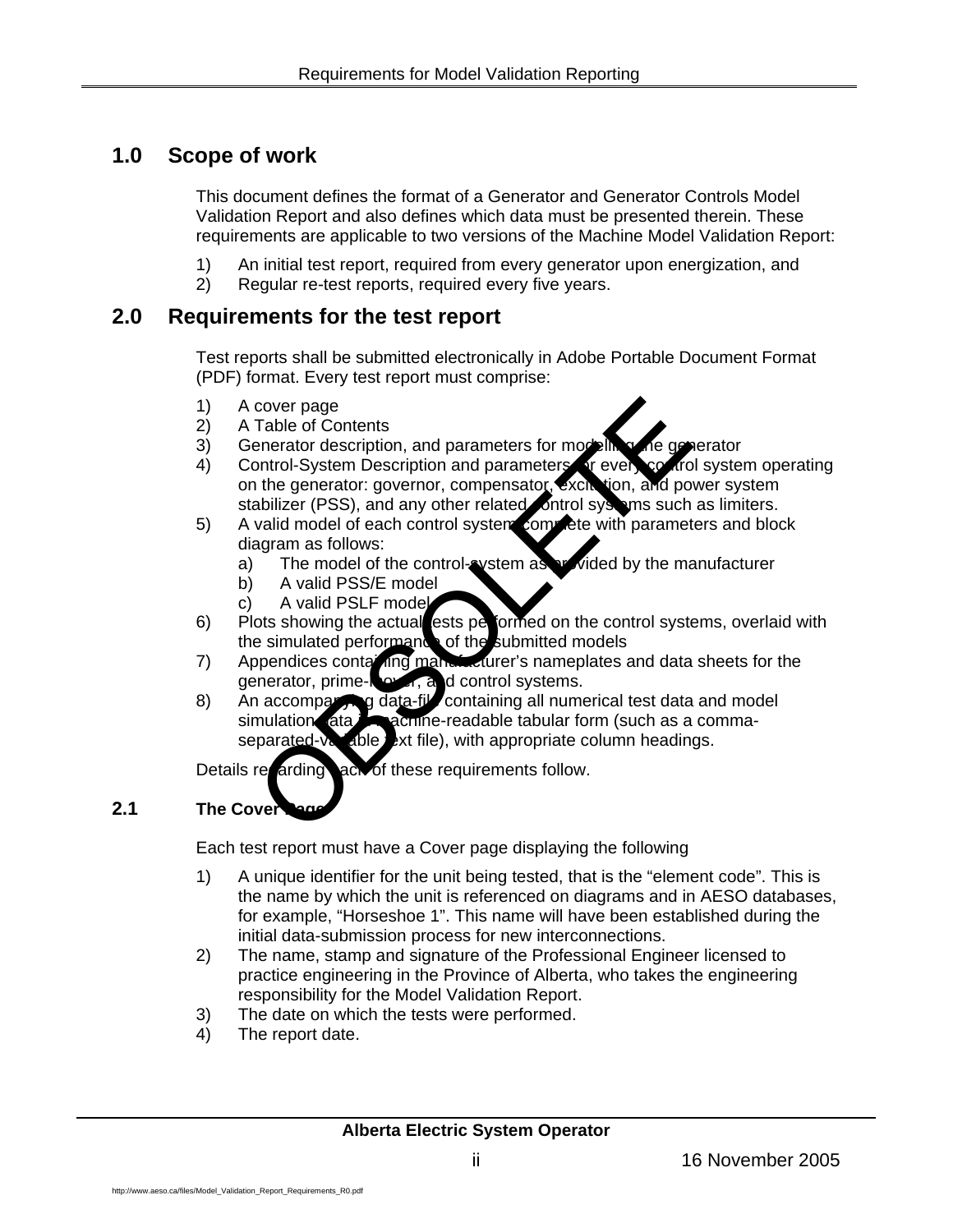## <span id="page-3-0"></span>**2.2 The Table of Contents**

Each test report must have a table of contents similar to that shown in Figure 1 - "Example Table of Contents"

| <b>TABLE OF CONTENTS</b> |                         |                                                                                               |               |  |
|--------------------------|-------------------------|-----------------------------------------------------------------------------------------------|---------------|--|
| 1.0                      |                         |                                                                                               |               |  |
| 2.0                      |                         |                                                                                               |               |  |
| 2.1                      |                         | <b>Description</b>                                                                            |               |  |
| 2.2                      | 2.2.1<br>2.2.2<br>2.2.3 | <b>Manufacturer's Model</b><br><b>Block Diagram</b><br><b>Parameters</b><br><b>Validation</b> |               |  |
| 2.3                      | 2.3.1<br>2.3.2<br>2.3.3 | <b>PSS/E Model</b><br><b>Block Diagram</b><br><b>Parameters</b><br>Validation                 |               |  |
| 2.4                      | 2.4.1<br>2.4.2<br>2.4.3 | <b>PSLF Model</b><br><b>Block Diagram</b><br><b>Parameters</b><br>Validation                  |               |  |
| 3.0                      |                         | <b>EXCITATION SYSTEM.</b>                                                                     |               |  |
| 3.1                      |                         | <b>Description</b>                                                                            |               |  |
| 3.2                      | 3.2.1<br>3.2.2<br>3.2.3 | <b>Manufacturer's Model</b><br><b>Block Diagram</b><br><b>Parameters</b><br>Validation        |               |  |
| 3.2                      |                         | <b>PSS/E Model</b>                                                                            |               |  |
|                          | 3,3,1                   | <b>Block Diagram</b>                                                                          |               |  |
|                          | 3.3.2                   | <b>Parameters</b>                                                                             |               |  |
|                          | 3.3.3                   | Validation                                                                                    |               |  |
| 3.3                      |                         | <b>PSLF Mode</b>                                                                              |               |  |
|                          | 3.4.1                   | <b>Block Dia</b><br>ram                                                                       |               |  |
|                          | 3.4.2                   | Parametei                                                                                     |               |  |
|                          | 3.4.3                   | Vali                                                                                          |               |  |
| 4.0                      |                         | GOV<br>s                                                                                      | <b>STSTEM</b> |  |
| 4.1                      |                         | <b>Descrip</b>                                                                                |               |  |
| 4.2                      | 4.2.<br>4.21<br>4.2     | ctur<br>Mo<br>(ck<br>ram<br>meters<br>Pà<br>Va<br>dation                                      |               |  |
| 4.3                      | 4.4.1<br>4.4.2<br>4.4.3 | <b>PSS/EN</b><br>del<br>Block Diagram<br><b>Parameters</b><br><b>Validation</b>               |               |  |
| 4.4                      | 4.4.1<br>4.4.2<br>4.4.3 | <b>PSLF Model</b><br><b>Block Diagram</b><br><b>Parameters</b><br><b>Validation</b>           |               |  |
| 5.0                      |                         |                                                                                               |               |  |
| 5.1                      |                         | <b>Description</b>                                                                            |               |  |
| 5.2                      | 5.2.1<br>5.2.2<br>5.2.3 | <b>Manufacturer's Model</b><br><b>Block Diagram</b><br><b>Parameters</b><br><b>Validation</b> |               |  |
| 5.3                      | 5.3.1<br>5.3.2          | <b>PSS/E Model</b><br><b>Block Diagram</b><br><b>Parameters</b>                               |               |  |

#### **Figure 1 - Example Table of Contents**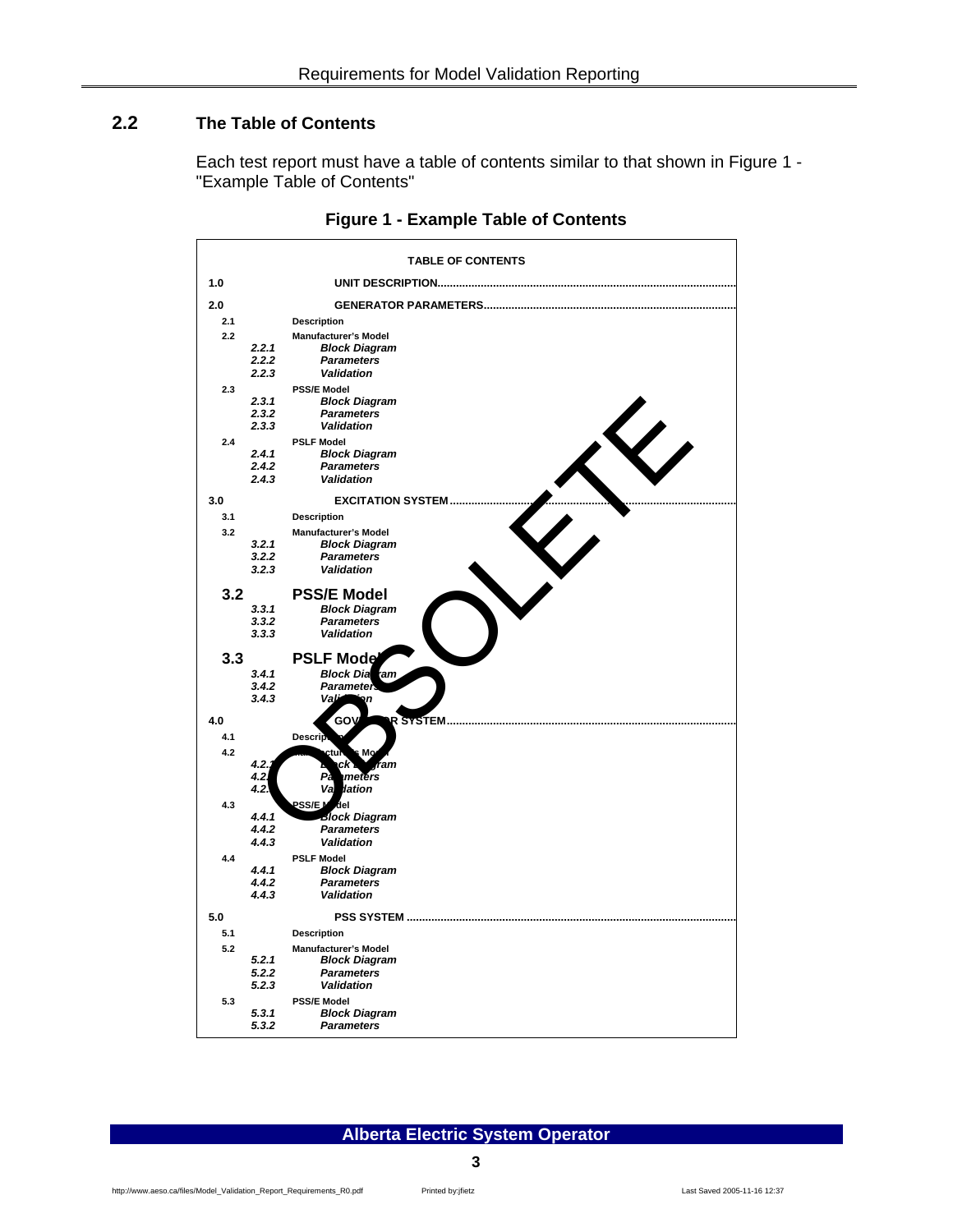#### <span id="page-4-0"></span>**2.3 Generator Description**

This section of the report must include<sup>[1](#page-4-1)</sup>, but is not limited to, the following:

- i) Unit name
- ii) Manufacturer
- iii) Date of manufacture
- iv) Model number
- v) Serial Number (assigned by the generator manufacturer)
- vi) Client Name Tag or equipment Number (assigned by the generator owner)
- vii) Fuel source
- viii) Prime Mover rating
- ix) Inertia of generator
- x) Inertia of turbine including shaft
- xi) Generator winding resistance, impedances and time constants (Xd, Xq, X′d, X′q, X″d, X″q, Xl, T′do, T′qo, T″do, T″qo, Ta and Saturation Factors)
- xii) Zero-sequence impedances
- xiii) Generator maximum continuous rating (MCR)
- xiv) Generator rated MVA
- xv) Generator station-service load (also known as 'house load')
- xvi) Capability curve
- xvii) Air-gap saturation curve
- xviii) exciter time constant
- xix) exciter and field resistance
- $xx$ ) exciter and field ceiling current
- $xxi)$  exciter and field rated current
- $xxii)$  exciter and field saturation curve

The preferred source for this data is the prime mover and generator name plates and manufacturer's data sheets. An high shall be attached to the model testing report as appendices. Units of measure shall be provided for every datum submitted. Where data are submitted in  $\Delta x$ -unit the base value shall be explicitly stated. X'q, X"d, X"q, XI, T'do, T'qo, T"do, T"qo, Ta and Aturation<br>
Zero-sequence impedances<br>
Generator maximum continuous rating (MCP)<br>
Zero-sequence impedances<br>
Generator maximum continuous rating (MCP)<br>
Capability curve<br>
Air-g

## **2.4 Control System Description**

This section of the report must include the following:

- i) Manufacturers of the control system components
- ii) Model numbers of the control system components

The preferred source for this data is the control system name plates and manufacturer's data sheets which shall be attached to the model testing report as appendices

### **2.5 Models (Parameters and block diagram)**

For the machine itself, and for each control system, the report must include:

#### **Alberta Electric System Operator 4**

<span id="page-4-1"></span> $1$  If any item on the list is not applicable (as for example with induction machines having no exciter), the report must explicitly state why the item is not applicable.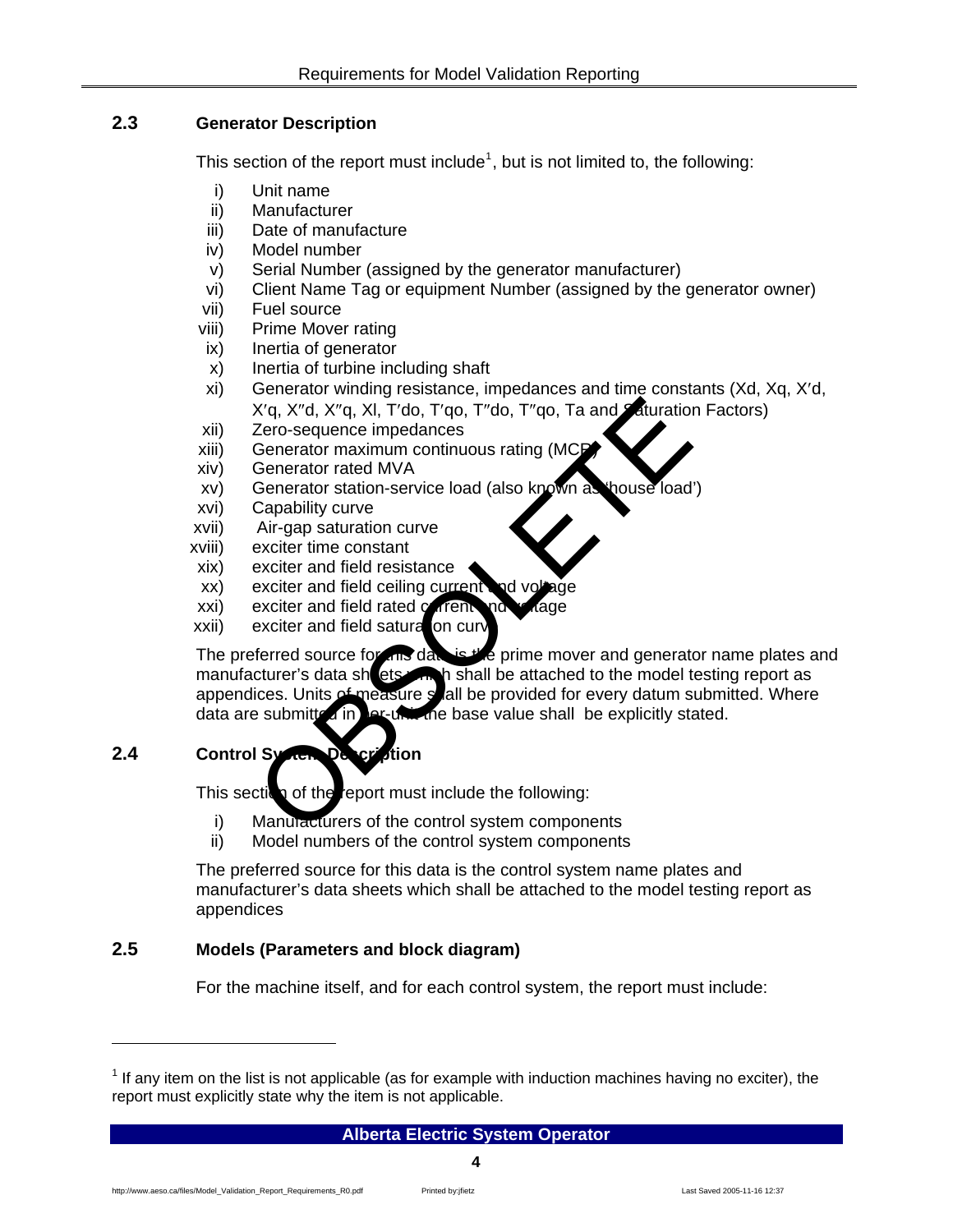- a) Block diagrams representing each of:
	- i) The model as provided by the manufacturer.
	- ii) A standard PSS/E model, run with quarter-cycle time step
	- iii) A standard PSLF model, run with a quarter-cycle time step
- b) A tabular listing of the parameters for each block diagram. The PSS/E and PSLF models must include the validated values for all parameters, with no parameters left blank. Where a parameter chosen for the block diagram conflicts with manufacturer's datum for that parameter, an explanation must be provided as to why the manufacturer's datum was not used.
- c) A description of every test that was performed to determine or to validate the parameters. The text describing each test must include
	- i) A summary paragraph identifying how the test or tests meet AESO and WECC testing requirements.
	- ii) A plot of the performance of each model  $exc$  of the manufacturer's model, overlaid on the test result for the same conditions. **NOTE:** The model used to produce the performance plot must be exactly the model being submitted. No specific software package is mandated for performing the plot, but regardless of the software used to plot the model performance, it must implement one of the standard block diagrams and test it with the pecified step size. In the case of a re-test report, the model parameters and model plot submitted may be taken directly from a prior test report, provided that the test data matches the test data from the prior test report. ii) A plot of the performance of each model except the n<br>model, overlaid on the test result for the scheen and<br>exactly the model used to produce the set rance exactly the model being submitted. Nepecifies of the<br>mandated f
	- iii) The actual test data, in Nectronic tabular form.

A description of the deficiencies and **or limitations of each model when compared to the test data, including an assessment of the "quality of fit" between the test data and**  modelled data (sectionure 2 - Example of a good fit

 $iv)$  and Figure  $\bullet$  Example of a poor fit.).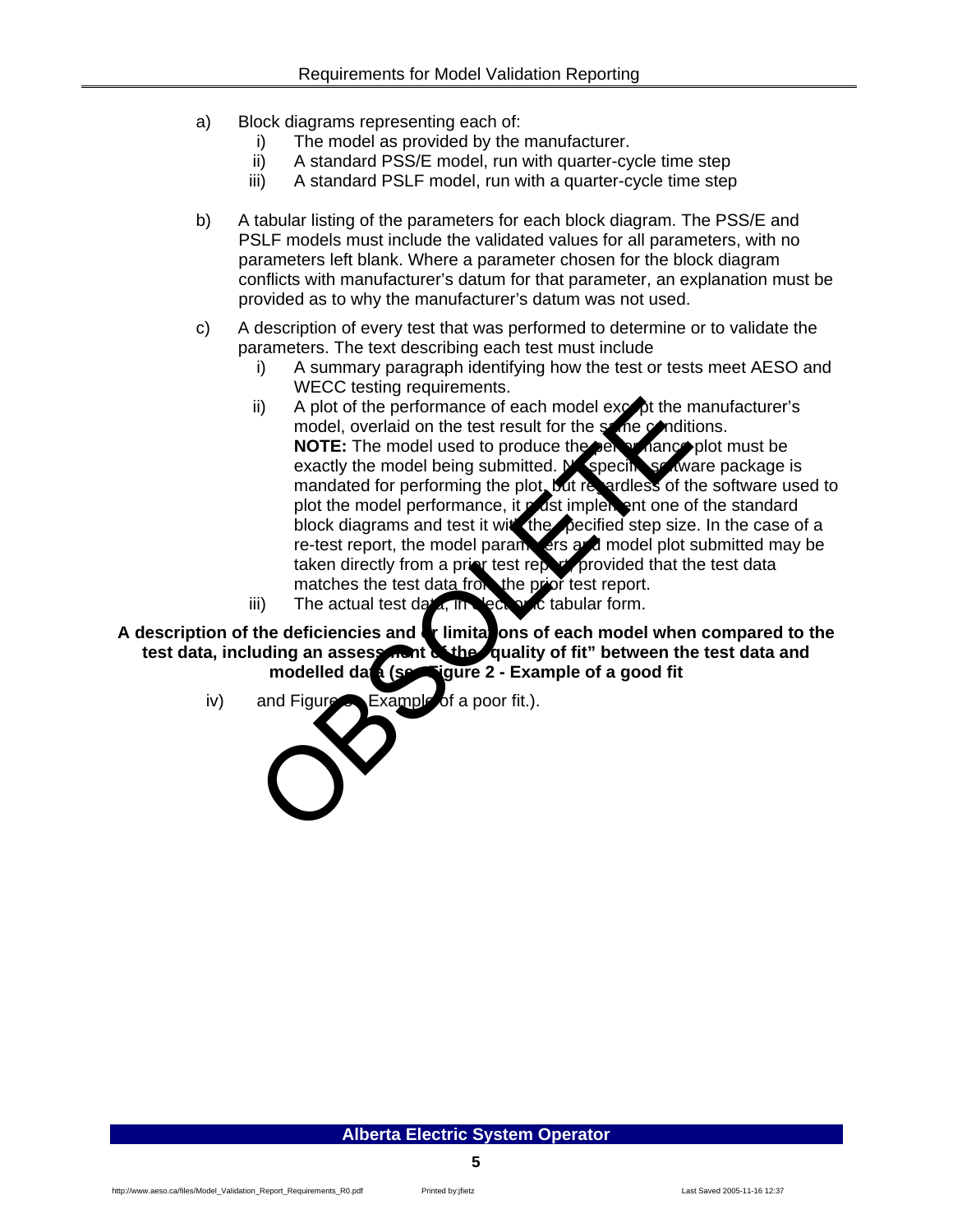**Figure 2 - Example of a good fit** 

<span id="page-6-0"></span>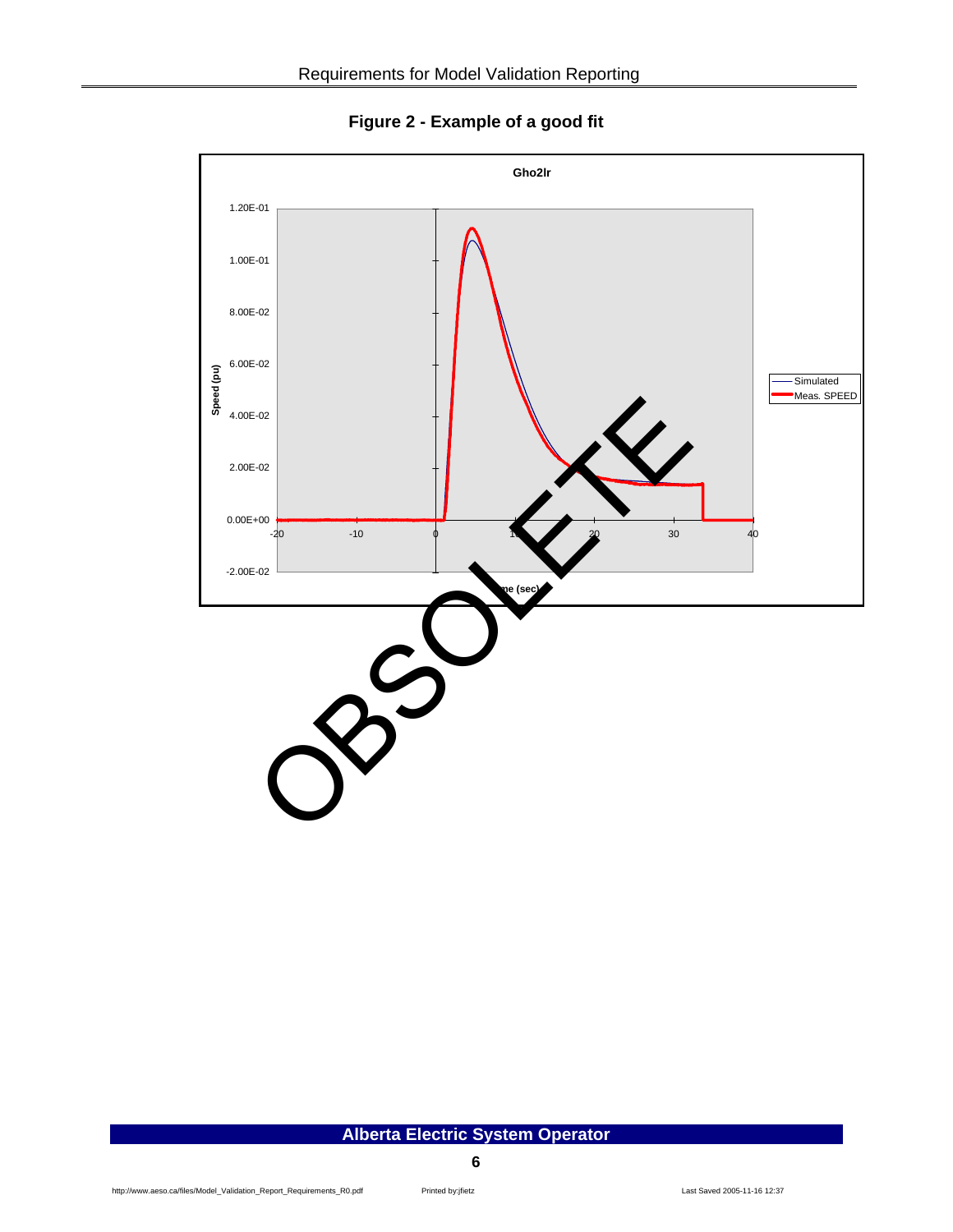**Figure 3 - Example of a poor fit** 

<span id="page-7-1"></span><span id="page-7-0"></span>

The information provided in the report, along with any data accompanying the report, must be sufficient that any competent engineer should be able to replicate the validat

## **2.5.1** *PSS validation reporting*

The Power System Stabilizer must be shown to have a positive effect on system stability. At a minimum, you must include plots of:

- i) System performance measured response without PSS in service overlaid on system performance measured response with PSS in service, showing effective damping.
- ii) System simulated response without PSS in service overlaid on system performance measured response without PSS in service.
- iii) System simulated response with PSS in service overlaid on system performance measured response with PSS in service.

#### **2.6 Plots**

All plots included in the report must include the following features:

- a) Detailed and precise labels for the axes and traces
- b) Traces distinguishable in a black-and-white printed copy
- c) Clear titles for each graph indicating the test that was performed
- d) Appropriate scales for both axes